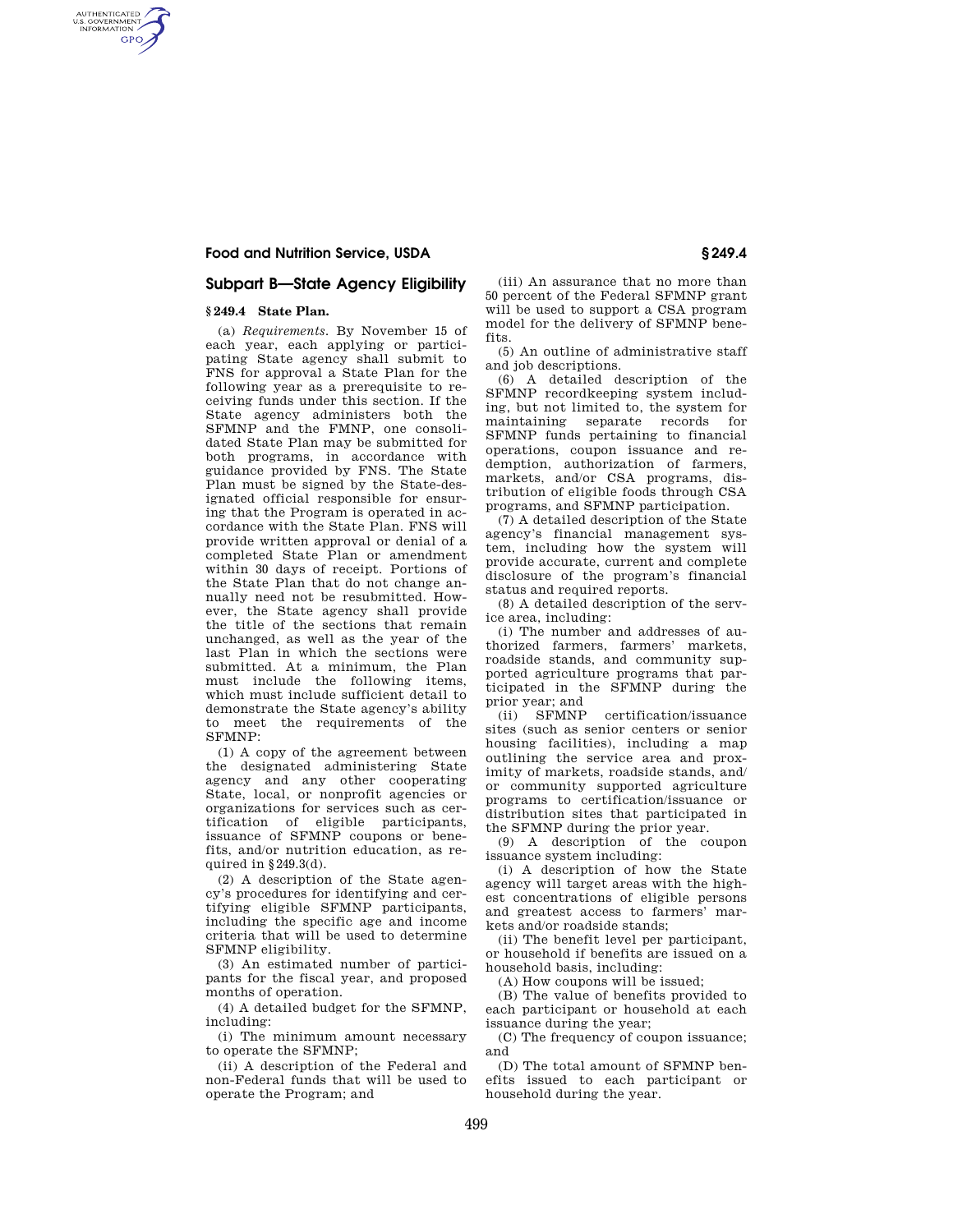(iii) A method for instructing participants on the proper use of SFMNP cou-

pons and the purpose of the SFMNP; (iv) A method for ensuring that SFMNP coupons are issued only to eligible participants; and

(v) A method for preventing and identifying dual participation, in accordance with §249.6(d)(1).

(10) If the agency is using a ''paperless'' system, i.e., a system that does not issue actual coupons, a complete description of how such a system will be operated in a manner that ensures the integrity of SFMNP funds and benefits.

(11) A detailed description of the SFMNP coupon redemption process including:

(i) The procedures for ensuring the secure transportation and storage of SFMNP coupons;

(ii) A system for identifying and reconciling SFMNP coupons; and

(iii) The timeframes for SFMNP coupon redemption by participants, submission for payment by farmers or authorized outlets (farmers' markets and/ or roadside stands), and payment by the State agency.

(12) A description of the State agency's CSA program, if applicable, including:

(i) How the State agency will target and select community supported agriculture programs designed to provide SFMNP benefits to eligible participants;

(ii) The annual benefit amount per participant or household, if benefits are issued on a household basis;

(iii) How CSA program contracts are developed, negotiated, and executed by the State agency;

(iv) How CSA program shares are allocated to eligible SFMNP participants;

(v) A method for instructing participants and farmers participating in the CSA program on the purpose of the SFMNP, and the procedures for delivery and distribution of eligible foods provided for the SFMNP through the CSA;

(vi) A system to ensure receipt by eligible participants of eligible foods provided through a CSA program. Such a system should include a written receipt or distribution log, with the partici-

**§ 249.4 7 CFR Ch. II (1–1–10 Edition)** 

pant's signature (or that of the eligible participant's proxy, if proxies are allowed) and the date of each distribution;

(vii) The payment procedures for the CSA program(s) used by the State agency;

(viii) How the State agency ensures that the full value of eligible foods for which it has contracted is provided regularly throughout the SFMNP season;

(ix) A listing of delivery dates and distribution sites for CSA program-provided eligible foods; and

(x) A system for ensuring that each SFMNP shareholder receives an equitable amount of eligible foods at each delivery, and that the total value of the eligible foods provided under the SFMNP falls within the minimum and maximum Federal SFMNP benefit levels, as specified in §249.8(b).

(13) A complete description of ageand circumstance-appropriate nutrition education to be provided to SFMNP participants, including:

(i) The agencies that will provide the nutrition education;

(ii) The format(s) in which the nutrition education will be provided; and

(iii) The locations where nutrition education is likely to be provided.

(14) A detailed description of the State agency's system for managing its coupon, market, and CSA program management systems, including:

(i) The criteria for authorizing farmers' markets, roadside stands, and/or community supported agriculture programs, including the agency responsible for authorization;

(ii) The procedures for training farmers, market managers, and/or CSA program farmers at authorization, and annually thereafter;

(iii) The procedures for monitoring farmers' markets, roadside stands, and/ or community supported agriculture programs;

(iv) A description of the State agency's system for identifying high-risk farmers and farmers' markets, roadside stands, and/or community supported agriculture programs, as set forth at §249.10(e)(2)(ii);

(v) The procedures for sanctioning farmers, farmers' markets, roadside stands, and/or community supported agriculture programs;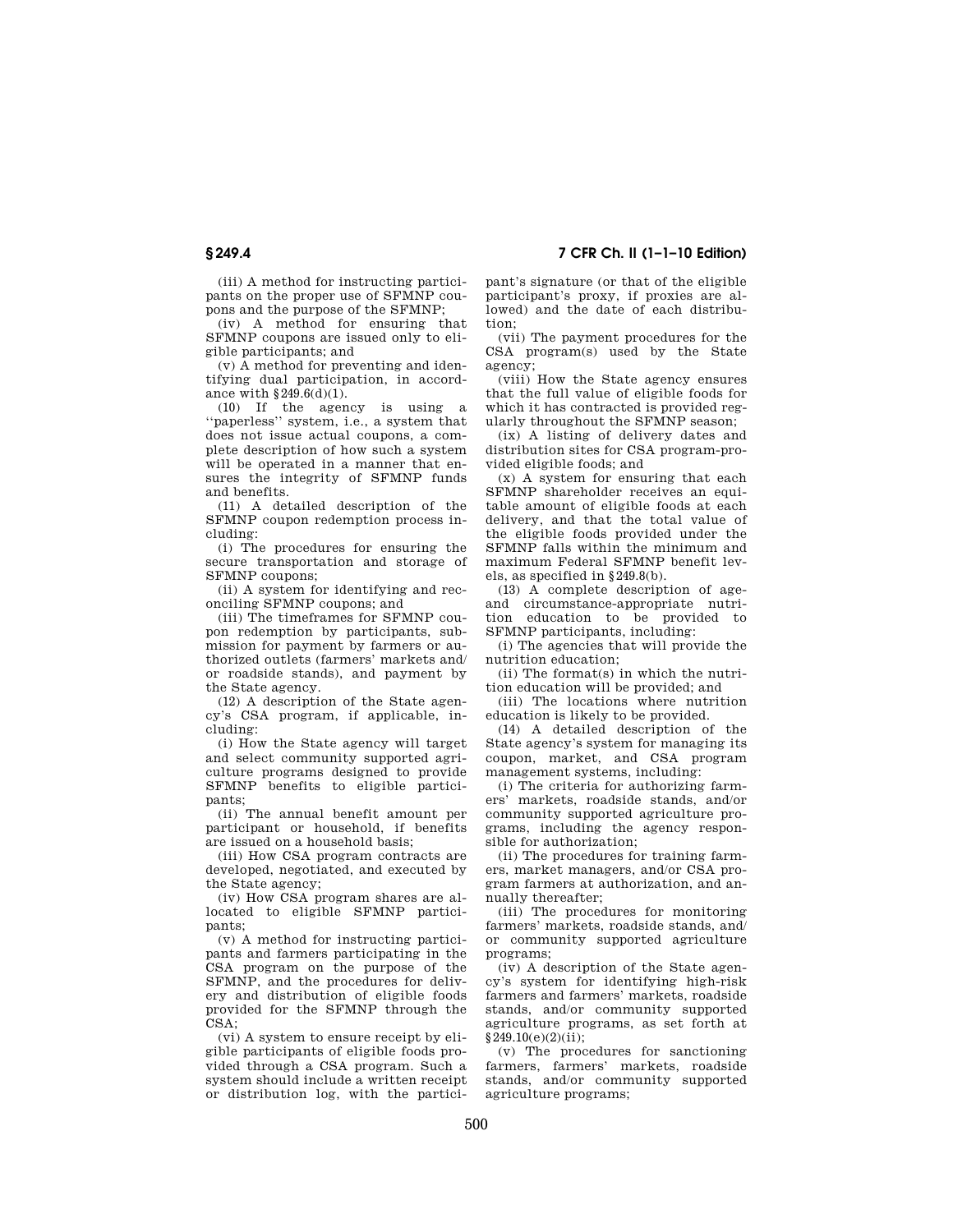### **Food and Nutrition Service, USDA § 249.4**

(vi) A facsimile of the SFMNP coupon, including the denominations of coupons that will be issued, and a clear indication of where the participant/ proxy and (if applicable) farmer are required to sign, stamp, or otherwise endorse the coupon before it can be redeemed;

(vii) A complete listing of the fresh, nutritious, unprepared fruits, vegetables, honey, and herbs eligible for purchase under the SFMNP;

(viii) A description of SFMNP coupon replacement policy or statement that coupons will not be replaced; and

(ix) The State agency's procedures for handling participant and farmer/ farmers' market, roadside stands, and CSA program complaints.

(15) A system for ensuring that SFMNP coupons are redeemed only by authorized farmers/farmers' markets/ roadside stands, and only for eligible foods.

(16) A system for identifying SFMNP coupons that are redeemed or submitted for payment outside valid dates or by unauthorized farmers/farmers' markets/roadside stands.

(17) A copy of the written agreement to be used between the State agency and authorized farmers/farmers' markets, roadside stands, and/or CSA programs. In those States that authorize farmers' markets, but not individual farmers, this agreement shall specify in detail the role of and procedures to be used by farmers' markets for monitoring and sanctioning farmers, and the appropriate procedures to be used by a farmer to appeal a sanction or disqualification imposed by a farmers' market.

(18) If available, information on the change in consumption of fresh fruits, vegetables, honey, and herbs by SFMNP participants. This information shall be submitted as an addendum to the State Plan and shall be submitted at a date specified by the Secretary.

(19) If available, information on the effects of the program on farmers' markets, roadside stands, and/or CSA programs. This information shall be submitted as an addendum to the State Plan and shall be submitted at a date specified by the Secretary.

(20) A description of the procedures the State agency will use to comply

with the civil rights requirements described in  $§249.7(a)$ , including the processing of discrimination complaints.

(21) A copy of the State agency's fair hearing procedures for SFMNP participants and the administrative appeal procedures for local agencies, farmers, farmers' markets, roadside stands, and/ or CSA programs.

(22) State agencies that have not previously participated in the SFMNP must provide:

(i) A description of the need for the SFMNP in that State agency;

(ii) The specific goals and objectives of the SFMNP, designed to fulfill the purpose of the Program as set forth in §249.1; and

(iii) A capability statement that includes a summary description of any prior experience with farmers' market projects or programs, including information and data describing the attributes of such projects or programs.

(23) For State agencies making expansion requests, documentation that demonstrates:

(i) The need for an increase in funding;

(ii) That the use of the increased funding will be consistent with serving eligible SFMNP participants by expanding benefits to more persons, by enhancing current benefits, or a combination of both, and expanding the awareness and use of farmers' markets, roadside stands, and CSA programs;

(iii) The ability of the State agency to operate the existing SFMNP satisfactorily;

(iv) The management capabilities of the State agency to expand; and

(v) Whether, in the case of a State agency that intends to use the funding to increase the value of the Federal benefits received by a participant, the funding provided will increase the rate of coupon redemption.

(b) *Amendments.* At any time after approval, the State agency may amend the State Plan to reflect changes. The State agency shall submit such amendments to FNS for approval. The proposed amendments shall be signed by the State-designated official responsible for ensuring that the SFMNP is operated in accordance with the State